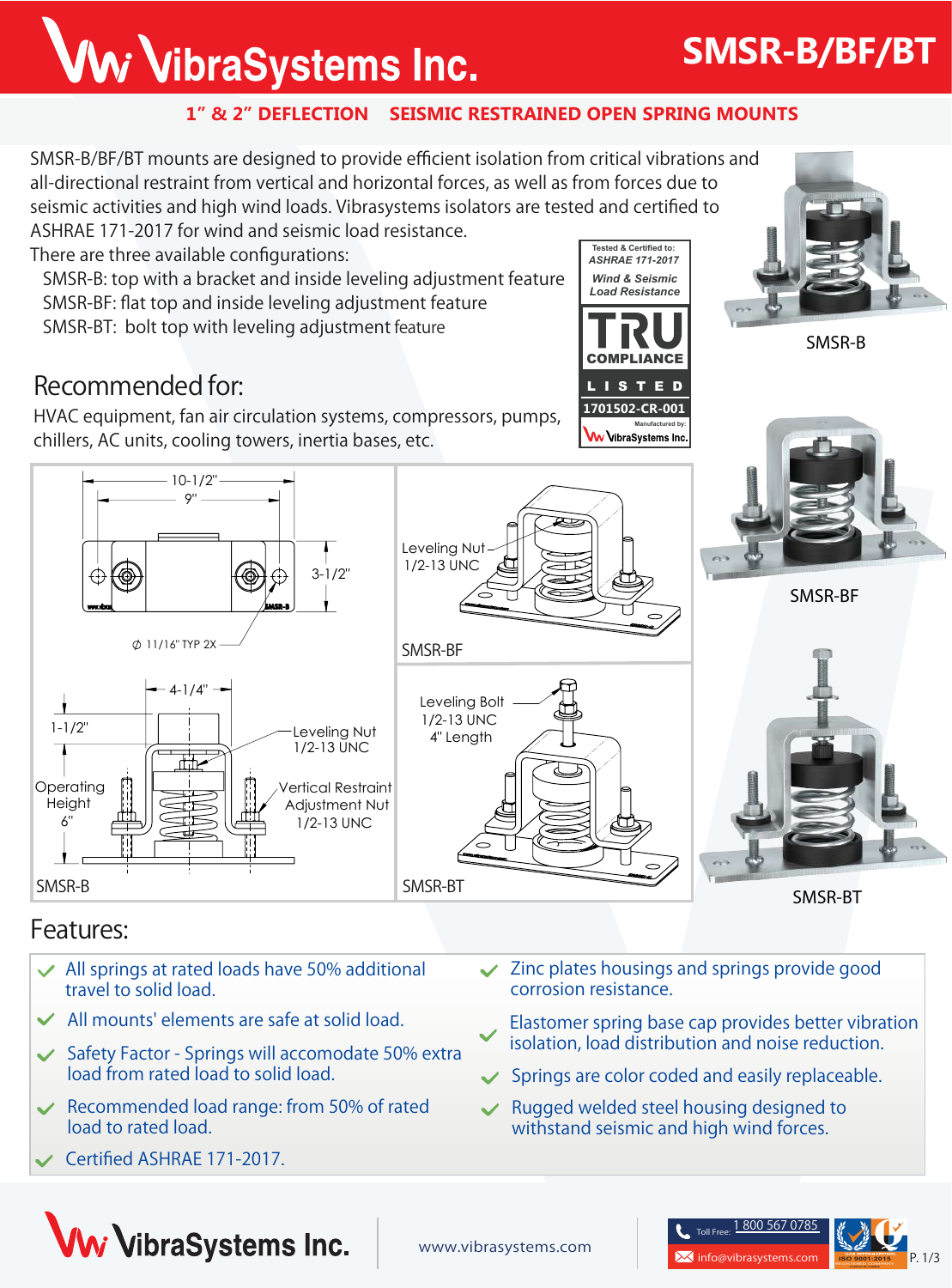# Ww VibraSystems Inc.

## **SMSR-B/BF/BT**

#### **1" DEFLECTION SEISMIC RESTRAINED SPRING MOUNTS**

|                | Model           |                 | Rated Load<br>(lbs) | Deflection at<br>Rated Load<br>(lin) | <b>Spring Rate</b><br>(lbs/in) | Max. Vertical<br>G Rating | Max. Horizontal<br>G Rating | Spring<br>Color |
|----------------|-----------------|-----------------|---------------------|--------------------------------------|--------------------------------|---------------------------|-----------------------------|-----------------|
| SMSR-B-352     | SMSR-BF-352     | SMSR-BT-352     | 140                 | $1 - 1/2$                            | 93                             | 54.9                      |                             | Yellow          |
| SMSR-B-354     | SMSR-BF-354     | SMSR-BT-354     | 250                 | $1 - 1/2$                            | 167                            | 30.7                      | 1.7                         | Purple          |
| SMSR-B-354-142 | SMSR-BF-354-142 | SMSR-BT-354-142 | 385                 | $1 - 1/2$                            | 257                            | 19.9                      | 1.1                         | Purple/Blue     |
| SMSR-B-354-144 | SMSR-BF-354-144 | SMSR-BT-354-144 | 650                 | $1 - 1/2$                            | 433                            | 11.8                      | 0.6                         | Purple/Brown    |
| SMSR-B-354-146 | SMSR-BF-354-146 | SMSR-BT-354-146 | 000,                | $1 - 1/2$                            | 667                            | 7.7                       | 0.4                         | Purple/Yellow   |
| SMSR-B-354-148 | SMSR-BF-354-148 | SMSR-BT-354-148 | 1,300               | $1 - 1/4$                            | 1,040                          | 5.9                       | 0.3                         | Purple/Green    |





### **Notes:**

a) Vibrasystems isolators are tested and certified to ASHRAE 171-2017 for wind and seismic load resistance. Wind and Seismic Certification Compliance Report 1701502-CR-001-R1is available upon request.

- b) 350 Spring: 3" Outside diameter x 5" Free Length.
- c) 140 Spring & 170 Spring: 2" Outside diameter x 5" Free Length.
- d) 400 Spring: 3" Outside diameter x 5.75" Free Length.
- e) 150 Spring: 2" Outside diameter x 5.75" Free Length.
- f) Rated load is the maximum load recommended.
- g) Anti-skid rubber acoustical Pad can be provided upon request.



www.vibrasystems.com